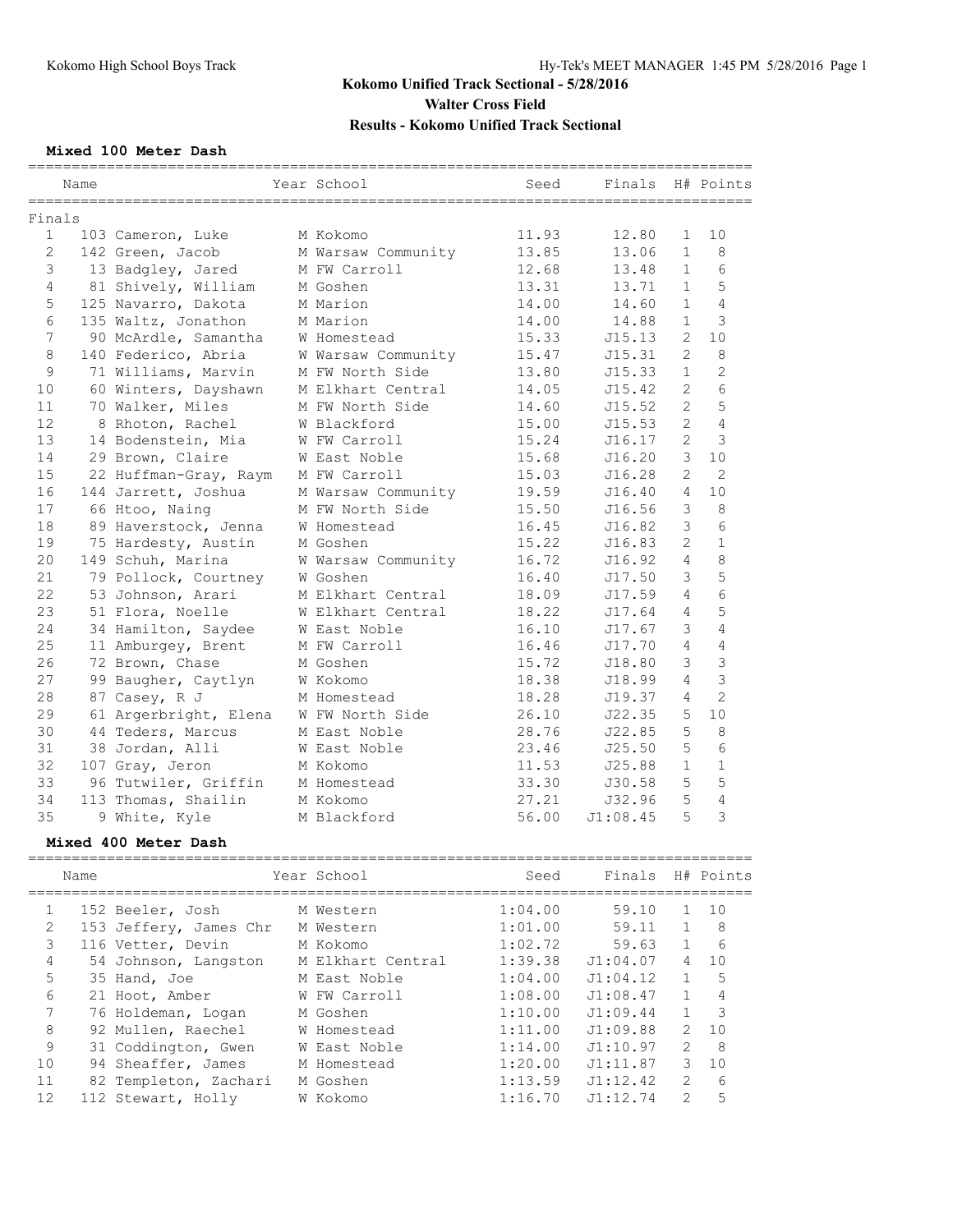#### **....Mixed 400 Meter Dash**

| 13 | 83 Vargas, Jazmin                    | W Goshen                                                                                                        | 1:14.00 | J1:13.15 | 2              | 4              |
|----|--------------------------------------|-----------------------------------------------------------------------------------------------------------------|---------|----------|----------------|----------------|
| 14 | 25 Morris, Sarah                     | W FW Carroll The Management of the Management of the Second State of the West of the State of the West of the S | 1:11.00 | J1:13.96 | $\mathbf{1}$   | 2              |
| 15 | 138 Boyer, Thomas M Warsaw Community |                                                                                                                 | 1:30.00 | J1:17.98 | 3              | 8              |
| 16 | 148 Phipps, Meredith                 | W Warsaw Community                                                                                              | 1:22.00 | J1:18.64 | 3              | 6              |
| 17 | 60 Winters, Dayshawn                 | M Elkhart Central                                                                                               | 1:18.90 | J1:19.33 | $\overline{2}$ | 3              |
| 18 | 106 Diceston, Aaron                  | M Kokomo                                                                                                        | 1:38.52 | J1:20.92 | $\overline{4}$ | 8              |
| 19 | 58 Roberson, Tylar                   | M Elkhart Central                                                                                               | 2:30.41 | J1:22.75 | 5              | 10             |
| 20 | 89 Haverstock, Jenna                 | W Homestead                                                                                                     | 1:18.00 | J1:23.06 | 2              | 2              |
| 21 | 75 Hardesty, Austin                  | M Goshen                                                                                                        | 1:19.96 | J1:24.72 | 3              | 5              |
| 22 | 36 Hart, Dylan                       | M East Noble the State of the Model                                                                             | 1:27.00 | J1:24.90 | 3              | $\overline{4}$ |
| 23 | 145 McCartney, Jeremy                | M Warsaw Community                                                                                              | 2:00.00 | J1:26.82 | 5              | 8              |
| 24 | 12 Andrews, Peter                    | M FW Carroll                                                                                                    | 1:28.00 | J1:27.82 | 3              | 3              |
| 25 | 65 Erzhanova, Dana                   | W FW North Side                                                                                                 | 1:36.00 | J1:30.88 | $\overline{4}$ | 6              |
| 26 | 55 Kinnison, Aramis                  | M Elkhart Central                                                                                               | 1:37.47 | J1:35.38 | $\overline{4}$ | 5              |
| 27 | 147 Paul, Chandler                   | M Warsaw Community                                                                                              | 1:35.00 | J1:38.42 | $\overline{4}$ | $\overline{4}$ |
| 28 | 109 Kucholick, Coleman               | M Kokomo                                                                                                        | 1:46.72 | J1:43.81 | $\overline{4}$ | 3              |
| 29 | 64 Derouin, Samantha                 | W FW North Side                                                                                                 | 1:53.00 | J1:52.40 | 5              | 6              |
| 30 | 95 Suthers, Brianna                  | W Homestead                                                                                                     | 2:25.00 | J1:59.42 | 5              | 5              |
| 31 | 19 Fruchey, McKinley                 | M FW Carroll                                                                                                    | 1:34.00 | J2:05.25 | $\overline{4}$ | $\overline{2}$ |
| 32 | 68 Leggett, Kyle                     | M FW North Side                                                                                                 | 2:14.50 | J2:12.03 | 5              | $\overline{4}$ |
| 33 | 39 Mohamedali, Alexa W East Noble    |                                                                                                                 | 2:26.00 | J2:34.64 | 5              | 3              |

#### **Mixed 4x100 Meter Relay**

=================================================================================== School Seed Finals H# Points =================================================================================== 1 Kokomo 'A' 1:00.56 53.60 1 10 1) 101 Bubner, David 2) 100 Beard, Brevin 3) 111 Putman, Gabriel (4) 4) 103 Cameron, Luke 2 Warsaw Community 'A' 1:15.00 59.29 1 8 1) 143 Hoskins, Cole 2) 145 McCartney, Jeremy 3) 151 Wallen, Mark (4) 40 41 42 Green, Jacob 3 Marion 'A' 1:20.00 J1:02.48 2 10 1) 135 Waltz, Jonathon 2) 131 Spitzer, Nick 3) 128 Ryder, Brianna 4) 125 Navarro, Dakota 4 Fort Wayne North Side 'A' 1:20.80 J1:02.60 2 8 1) 70 Walker, Miles 2) 71 Williams, Marvin 3) 62 Rigler, Caitlyn (4) 66 Htoo, Naing 5 Homestead 'A' 1:09.93 J1:04.22 1 6 1) 85 Andorfer, Triston 2) 88 Gogos, Nik 3) 90 McArdle, Samantha 4) 94 Sheaffer, James 6 Blackford 'A' 1:11.05 J1:05.14 1 5 1) 4 Jennerjahn, Allie 2) 3 Holmes, Emma 3) 8 Rhoton, Rachel (4) 6 Lewter, Cody 7 East Noble 'A' 1:18.00 J1:09.12 2 6 1) 41 Romer, Myah 2) 36 Hart, Dylan 3) 46 Wicker, Anna 1988 (4) 44 Teders, Marcus 8 Elkhart Central 'A' 1:17.29 J1:12.57 2 5 1) 53 Johnson, Arari 2) 56 Newell, Joan 3) 58 Roberson, Tylar (4) 59 Snider, Andrew 9 Goshen 'A' 1:14.00 J1:14.40 1 4 1) 76 Holdeman, Logan 1988 2) 84 Witmer, Alexis 3) 80 Rhodes, Jesse 4) 82 Templeton, Zachariah 10 Carroll (Fort Wayne) 'A' 1:15.00 J1:14.88 2 4 1) 15 Chastain, Caroline 2) 18 Floyd, Samuel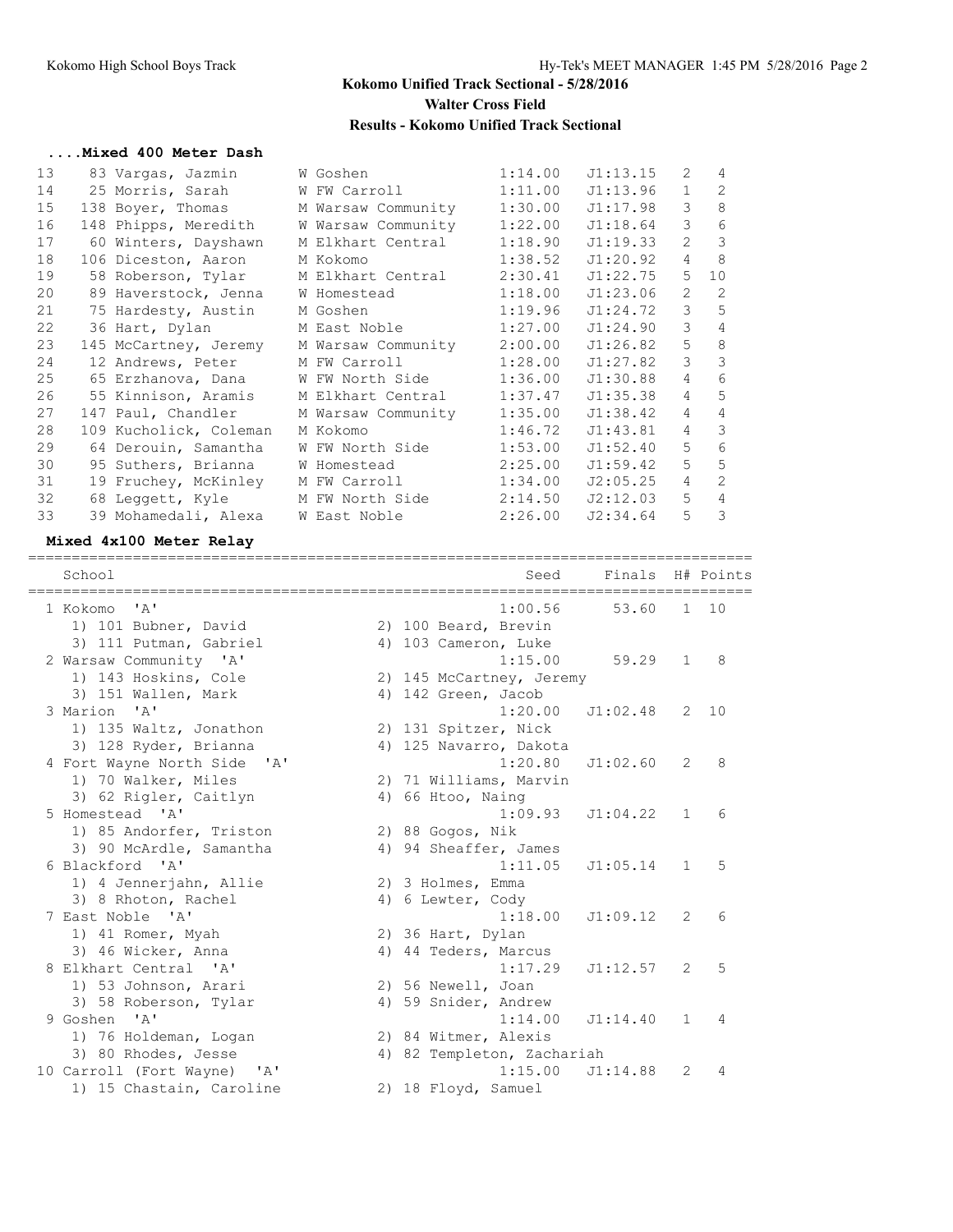## **....Mixed 4x100 Meter Relay**

3) 17 DeTurk, Katherine 4) 22 Huffman-Gray, Raymond

## **Mixed Long Jump**

|                | Name |                        | Year School        | Seed         | Finals        | Points          |
|----------------|------|------------------------|--------------------|--------------|---------------|-----------------|
| $\mathbf{1}$   |      | 100 Beard, Brevin      | M Kokomo           | $20 - 00.00$ | $19 - 04.00$  | 10              |
| $\overline{c}$ |      | 153 Jeffery, James Chr | M Western          | $15 - 11.00$ | $16 - 06.50$  | $\,8\,$         |
| 3              |      | 37 Housholder, Nate    | M East Noble       | $14 - 11.00$ | $16 - 03.75$  | $6\overline{6}$ |
| $\overline{4}$ |      | 107 Gray, Jeron        | M Kokomo           | $17 - 06.00$ | $16 - 03.25$  | 5               |
| 5              |      | 152 Beeler, Josh       | M Western          | $14 - 09.00$ | $15 - 03.75$  | 4               |
| 6              |      | 27 Stilwell, Joe       | M FW Carroll       | 13-05.00     | $J14 - 07.00$ | 10              |
| $\overline{7}$ |      | 57 Oakley, Benjamin    | M Elkhart Central  | 13-07.00     | $J13 - 10.75$ | $\,8\,$         |
| $\,8\,$        |      | 83 Vargas, Jazmin      | W Goshen           | $13 - 01.00$ | $J12 - 08.50$ | 6               |
| 9              |      | 86 Buck, Savannah      | W Homestead        | 12-10.00     | $J12 - 06.00$ | 5               |
| 10             |      | 141 Gilbertson, Emily  | W Warsaw Community | 14-04.00     | $J11 - 11.00$ | 3               |
| 11             |      | 47 Abernathy, Dwight   | M Elkhart Central  | $10 - 05.00$ | $J11 - 01.00$ | 10              |
| 12             |      | 24 Lyons, Delaney      | W FW Carroll       | $8 - 11.00$  | $J10-09.00$   | 8               |
| 13             |      | 118 Fry, Eliza         | W Marion           | $12 - 00.00$ | $J10-08.75$   | $\overline{4}$  |
| 14             |      | 138 Boyer, Thomas      | M Warsaw Community | $8 - 06.00$  | $J10-07.00$   | 10              |
| 15             |      | 92 Mullen, Raechel     | W Homestead        | $11 - 09.00$ | $J10 - 05.75$ | 3               |
| 16             |      | 79 Pollock, Courtney   | W Goshen           | $10 - 11.00$ | $J10 - 04.50$ | $\overline{2}$  |
| 17             |      | 51 Flora, Noelle       | W Elkhart Central  | $9 - 06.00$  | $J9 - 10.50$  | 6               |
| 18             |      | 106 Diceston, Aaron    | M Kokomo           | $9 - 02.00$  | J9-09.00      | 5               |
| 19             |      | 65 Erzhanova, Dana     | W FW North Side    | $8 - 08.00$  | J9-01.00      | 4               |
| 20             |      | 72 Brown, Chase        | M Goshen           | $8 - 04.00$  | $J8 - 07.25$  | 8               |
| 21             |      | 73 Elliott, Laura      | W Goshen           | $8 - 06.00$  | $J8 - 03.75$  | 3               |
| 22             |      | 68 Leggett, Kyle       | M FW North Side    | $7 - 11.00$  | $J8 - 02.00$  | 6               |
| 23             |      | 144 Jarrett, Joshua    | M Warsaw Community | $5 - 08.00$  | $J8 - 00.25$  | 5               |
| 24             |      | 45 Vice, Autumn        | W East Noble       | $12 - 00.00$ | J7-11.75      | $\mathbf{1}$    |
| 25             |      | 30 Campbell, Kody      | M East Noble       | $6 - 06.00$  | $J7 - 00.25$  | 4               |
| 26             |      | 67 Jones-Klaff, Alexi  | W FW North Side    | $7 - 11.00$  | $J6 - 10.75$  | $\overline{2}$  |
| 26             |      | 12 Andrews, Peter      | M FW Carroll       | $7 - 00.00$  | $J6 - 10.75$  | 3               |
| 28             |      | 99 Baugher, Caytlyn    | W Kokomo           | $6 - 01.00$  | $J6 - 10.50$  | $\mathbf{1}$    |
| 29             |      | 124 McMullen, Terrel   | M Marion           | $14 - 00.00$ | $J6 - 09.50$  | $\overline{2}$  |
| 30             |      | 137 Balestri, Alexa    | W Warsaw Community | $5 - 03.00$  | $J5 - 00.50$  | 10              |
| 31             |      | 132 Swain, Brandon     | M Marion           | $10 - 00.00$ | $J4 - 07.50$  | $\overline{c}$  |
| 32             |      | 119 Gerhart, Victoria  | W Marion           | $10 - 00.00$ | $J4 - 05.00$  | $\mathbf{1}$    |
| 33             |      | 95 Suthers, Brianna    | W Homestead        | $5 - 03.00$  | $J4 - 03.25$  | 8               |
| 34             |      | 64 Derouin, Samantha   | W FW North Side    | $4 - 10.50$  | $J4 - 03.00$  | $6\phantom{.}6$ |
| 35             |      | 56 Newell, Joan        | W Elkhart Central  | $5 - 02.00$  | $J3 - 10.25$  | 5               |
| 36             |      | 32 Cunningham, Madiso  | W East Noble       | $2 - 06.00$  | $J3 - 04.00$  | $\overline{4}$  |
| 37             |      | 91 Miller, Kyle        | M Homestead        | $4 - 00.00$  | $J3 - 02.00$  | 3               |
| 38             |      | 18 Floyd, Samuel       | M FW Carroll       | $2 - 03.00$  | $J2 - 04.00$  | $\overline{2}$  |
|                |      |                        |                    |              |               |                 |

### **Mixed Shot Put**

|   | Name |                       | Year School       | Seed | Finals Points              |     |
|---|------|-----------------------|-------------------|------|----------------------------|-----|
|   |      | 115 Valencia, Trayven | M Kokomo          |      | $42 - 08.00$ $40 - 04.50$  | 1 O |
| 2 |      | 48 Carr, Nic          | M Elkhart Central |      | 19-07.00 J38-05.00         | 10  |
| 3 |      | 81 Shively, William   | M Goshen          |      | $32 - 06.00$ $J35 - 01.50$ | 8   |
| 4 |      | 43 Strange, Logan     | M East Noble      |      | 28-02.00 J33-09.00         | 6   |
| 5 |      | 6 Lewter, Cody        | M Blackford       |      | 27-03.00 J32-04.00         | 5   |
| 6 |      | 70 Walker, Miles      | M FW North Side   |      | 30-10.00 J31-07.25         | 4   |